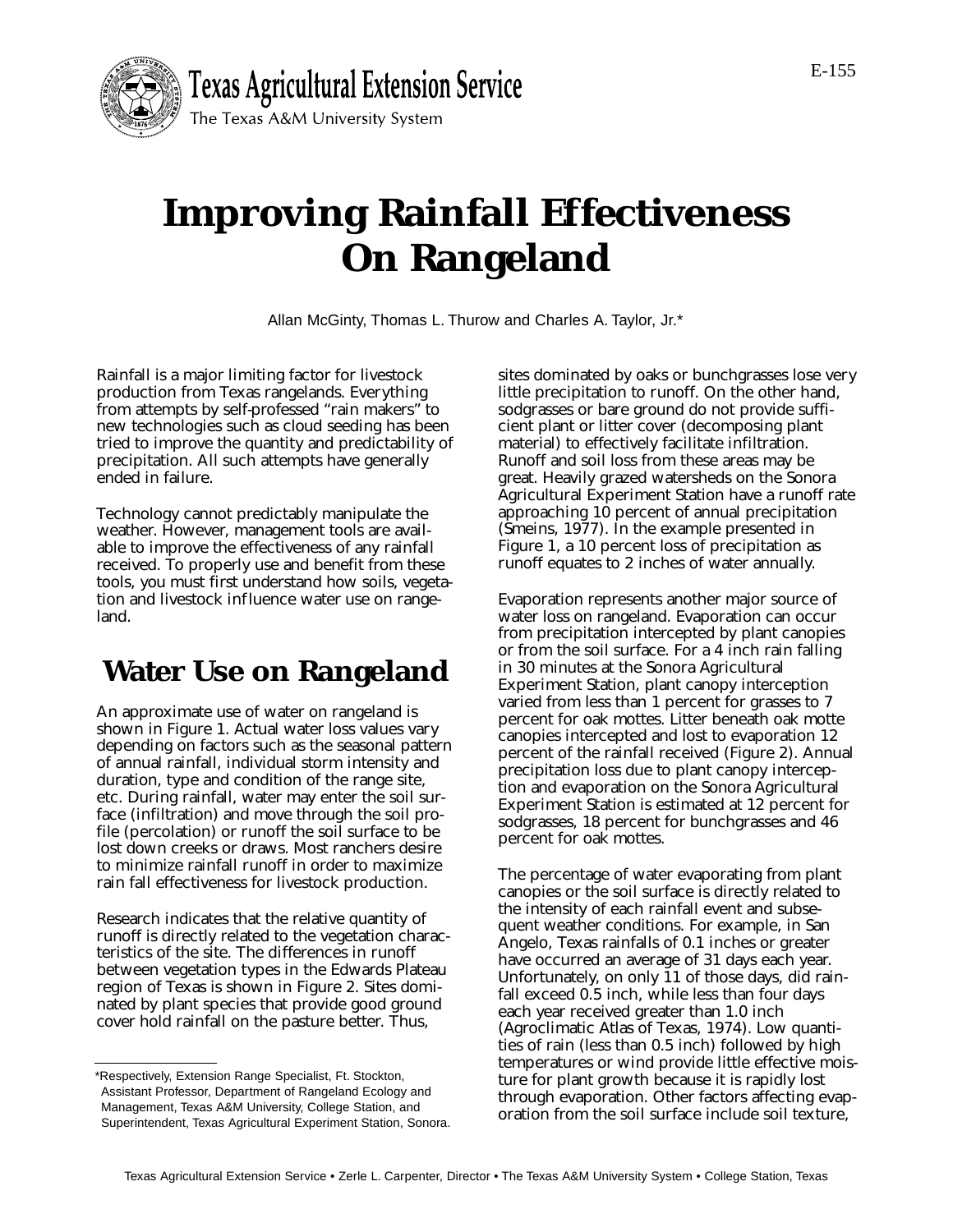

**Figure 1. Conceptual model of water use on rangeland. In this example, only 1.1 inches of annual precipitation are used to produce forage that is actually consumed by livestock.**



**Figure 2. Interception, infiltration and runoff from oak, bunchgrass and sodgrass dominated areas located at the Texas Agricultural Experiment Station, Sonora. This is based on 4 inches of rainfall in 30 minutes (Blackburn, et al., 1986).**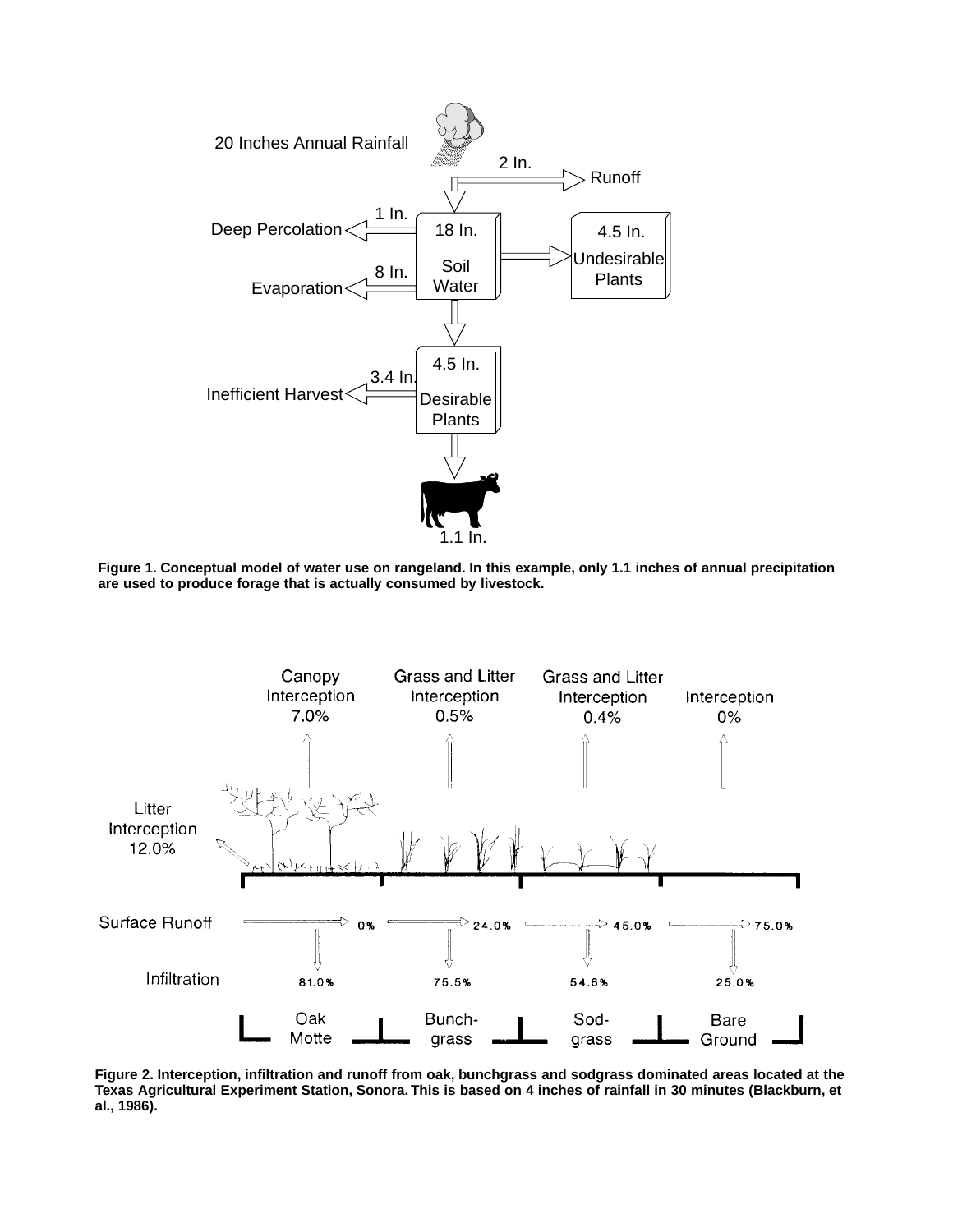soil color, plant cover and season of the year. The estimated percentage of annual precipitation loss via evaporation from the soil surface and plant canopies (Figure 1) can be expected to increase in the more arid regions of the state.

Deep percolation below the root zone does not usually represent a major loss of rainfall. Figure 1 estimates this value at 1 inch or 5 percent of annual rainfall received. Research in the Texas Rolling Plains has determined deep percolation losses vary from 0.5 percent to 1.4 percent of total annual precipitation depending on the type of vegetation cover (Carlson, et al., 1990). Significant loss is only likely on rangelands dominated by sandy soils or sites with very shallow soils overlying a fractured rock substrate.

Not all plants in any given pasture are desirable for livestock or wildlife production. Undesirable plants such as brush or toxic and/or noxious weeds, deplete water that could be used by more desirable species. In Figure 1, unwanted weeds and brush were estimated to use 4.5 inches of water per year (assuming 20 inches annual precipitation). However, this will vary greatly depending on undesirable plant density and species.

Rangelands rely on perennial vegetation to produce stable supplies of nutritious forage from year to year. Therefore, grazing use must be controlled to leave sufficient forage for future growth and reproduction of desirable species. Research indicates that the proper use of rangeland will result in approximately a 25 percent harvest of the annual forage production by livestock. The other 75 percent is left for regrowth or is lost through trampling, weathering or consumption by insects or small mammals such as rabbits. Thus, of the 4.5 inches of annual rainfall utilized by desirable forage plants, only 1.1 inches (25 percent) will be used to produce forage that is actually consumed by domestic grazing animals (Figure 1). This equates to an approximate overall water use efficiency of 5 percent for livestock production.

### **Managing to Improve Rainfall Effectiveness**

Management can improve the effectiveness of rainfall by reducing runoff, evaporation and undesirable plant use of water, as well as improving the forage harvest efficiency of livestock.

#### **Reducing Runoff**

Surface runoff can represent a serious loss of water from the ranch, resulting in significantly less sustainable forage production for livestock and/or wildlife. The erosive nature of runoff transports soil nutrients from the site. When erosion is severe, soil depth is reduced, which reduces the amount of water that can be stored in the soil profile. Reduced water storage within the soil profile results in the plants running out of water faster, thus increasing the frequency and severity of drought. Management can reduce runoff through manipulation of pasture vegetation.

Research has shown that rangeland infiltration rates generally increase as total plant cover increases (Figure 3). Plant cover slows water movement across the soil surface, allowing more time for water to infiltrate before being lost down creeks and draws. Plant cover also protects the soil surface from rain drop splash. When raindrops hit unprotected soil surfaces, they tend to destroy soil structure, resulting in the pore spaces sealing and crusts forming. Stable soil pores allow water to move into the soil. Finally, plant cover provides organic matter to the soil, which maintains soil structure and aggregate stability, both of which positively influence rainfall infiltration rates.



**Figure 3. Water intake rate compared to total vegetal cover and soil structure in the northern and central plains (Adapted from Rauzl et al., 1968).**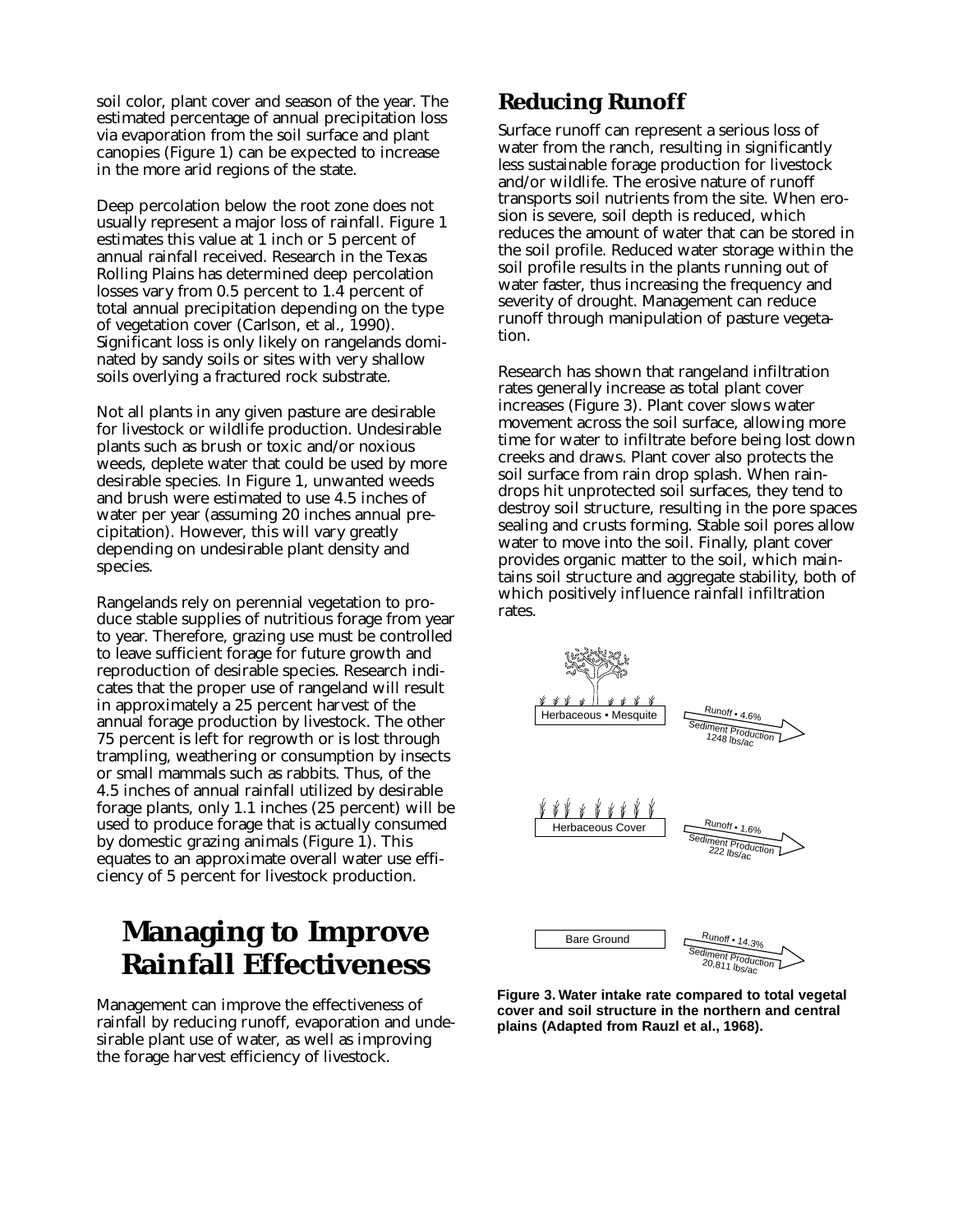The type of vegetation present also affects runoff. Research at the Sonora Agricultural Experiment Station has shown that bunchgrasses are more effective at reducing runoff than sodgrasses. Oak mottes produced less runoff than either sod or bunchgrasses (Figure 2). Livestock stocking rates, grazing systems and species of livestock represent the major management tools for manipulation of the range forage base.

Trampling by grazing animals also affects the soil surface, which in turn affects runoff. A commonly asserted hypothesis is that runoff can be reduced by utilizing high densities of livestock for short periods of time to intensely trample the soil surface. However, research conducted does not support this hypothesis. Studies generally show livestock trampling increases soil compaction, disrupts soil structure and stability of water stable soil pores and destroys cover provided by algae, moss and lichens. These negative impacts tend to increase as stocking intensity increases, resulting in increased runoff loss.

#### **Reducing Evaporation**

Much of the evaporative losses of rainfall occurs following low intensity rainfall events. On Texas rangelands, rainfall amounts of less than 0.5 inch are common. Evaporation losses can be reduced by maintaining sufficient plant cover to shade the soil surface. Shade lowers soil temperatures while the plant itself buffers the impact of wind across the soil surface.

Management of the forage base can also reduce evaporation by manipulation of plant canopy interception. Dense woody plant and litter cover has the potential to intercept high percentages of rainfall, especially when rainfall amounts are low. Plant communities dominated by grasses intercept and evaporate back into the atmosphere a much lower percentage of rainfall (Figure 2).

#### **Reducing Undesirable Weed and Brush Density**

Not all plants in a pasture contribute toward livestock or wildlife production. Undesirable plants compete directly with more desirable range forage plants for limited supplies of water. For example, it has been estimated that mesquite uses approximately 800 pounds ( 100 gallons) of water for each pound of above ground plant growth produced (Nilsen, et al., 1983). Saltcedar, an aggressive woody invader of moist pastures, rangelands and riparian habitats can use from 0.1 to 0.4 inch of water per day and from 48 to 156 inches of water per year (Davenport, et al., 1982). Perennial

grasses are generally more efficient users of water, requiring from 300 to 600 pounds (40 to 75 gallons) of water for each pound of above-ground biomass produced (Black, 1971).

Infiltration rates under dense woody plant canopies can be very high (Figure 2), with little rainfall reaching the soil surface being lost as runoff. These areas are also capable of capturing significant quantities of water running off adjacent areas with poor plant cover. Thus, dense woody thickets can capture and use more water than they receive directly from precipitation, while the reverse is true for adjacent areas dominated by bare ground or sodgrasses. Therefore, because the soil beneath woody plants can absorb water more rapidly than adjacent grass sites, woody plants can have a significant competitive advantage over more desirable grasses and forbs.

The actual percentage of water used by unwanted plants will vary greatly from ranch to ranch depending on the species of plants present and their density. Implementation of weed and brush control practices may be necessary to reduce undesirable plant densities so that the efficiency of water use for livestock or wildlife production can be improved.

#### **Improving Forage Harvest Efficiency**

Livestock harvest of vegetation must be limited to ensure regrowth and reproduction of perennial range vegetation. As a rule of thumb, if a site is capable of producing 1,000 pounds of forage per year, one-half (500 pounds) must be left to ensure the continued health and productivity of the forage base. Of the one-half reserved for grazing, 50 percent (250 pounds) will be lost to trampling, weathering or consumption by insects and small mammals. Only 25 percent (250 pounds) is actually consumed by livestock.

The grazing of multiple species of livestock and/or wildlife represents one of the most effective methods to improve forage harvest efficiency on rangeland. Diet selection differences between the various species of grazing animals allows more even utilization of the entire forage base, without over utilization of any one part. Grazing systems, fences, location of livestock water as well as feed and salt placement can all be used to improve grazing distribution. When improving forage harvest efficiency through grazing, sufficient plant and litter cover must always be maintained to ensure infiltration of precipitation into the soil profile without undue loss of water through runoff.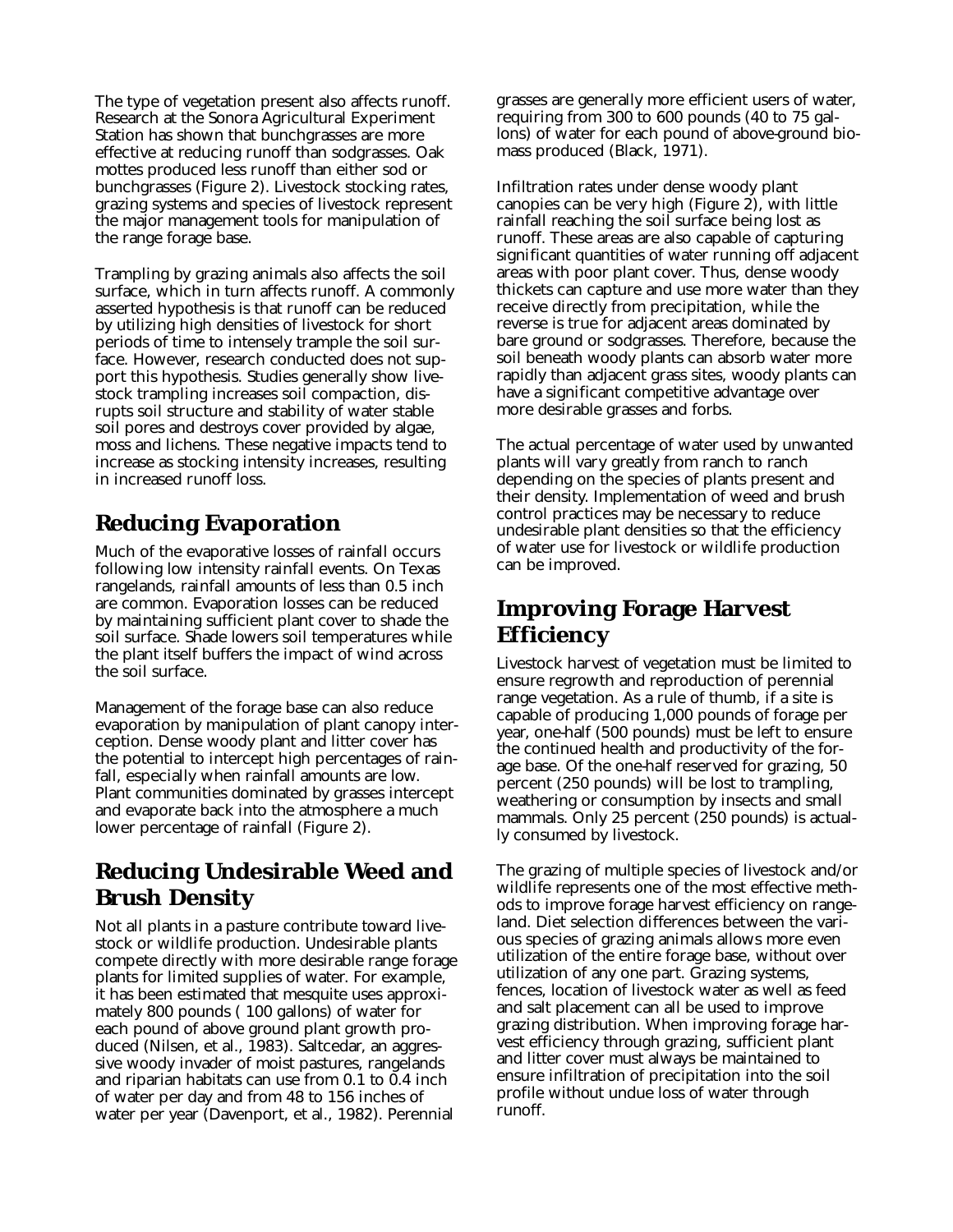#### **Reducing Soil Erosion**

Soil resources must be protected to ensure sustainable, long-term use of rangeland. The soil profile serves as the storage reservoir for all rainfall received. Loss of soil through erosion reduces the quantity of water that can be stored at any one time. It also diminishes the ability to produce the proper plant cover to optimize infiltration rates. Many soil and vegetation factors interact to influence soil erosion (Table 1). In general, management that maintains adequate plant and litter cover on the soil surface will reduce erosion to minimal levels (Figure 4).

### **Summary**

Rainfall represents the single most limiting factor to livestock production from Texas rangelands. Although management cannot be used to improve the amount or predictability of rainfall received, management can improve rainfall effectiveness by increasing rainfall infiltration rates, reducing evaporation from soil and plant surfaces, controlling soil erosion, reducing noxious/toxic plant densities and improving forage harvest efficiencies.

Water Intake Rate (in/hr)



**Figure 4. Runoff and sediment production are shown from rangeland dominated by bare ground (poor), herbaceous vegetation (good to fair) or herbaceous vegetation plus mesquite (excellent) (adapted from Carlson et al., 1990).**

#### **Table 1. Summary of relationships between sediment yield and watershed components (Adapted from Blackburn, et. al. 1986).**

| <b>Watershed Component</b>       | <b>Sediment Yield</b> |
|----------------------------------|-----------------------|
| As runoff increases              | Increases             |
| As bare ground increases         | Increases             |
| As bulk density increases        | <b>Increases</b>      |
| As soil moisture increases       | Increases             |
| As grazing pressure increases    | <b>Increases</b>      |
| As rock cover increases          | <b>Neutral</b>        |
| As vegetation cover increases    | Decreases             |
| As litter cover increases        | Decreases             |
| As standing crop increases       | Decreases             |
| As surface roughness increases   | Decreases             |
| As soil depth increases          | Decreases             |
| As organic matter increases      | Decreases             |
| As aggregate stability increases | Decreases             |